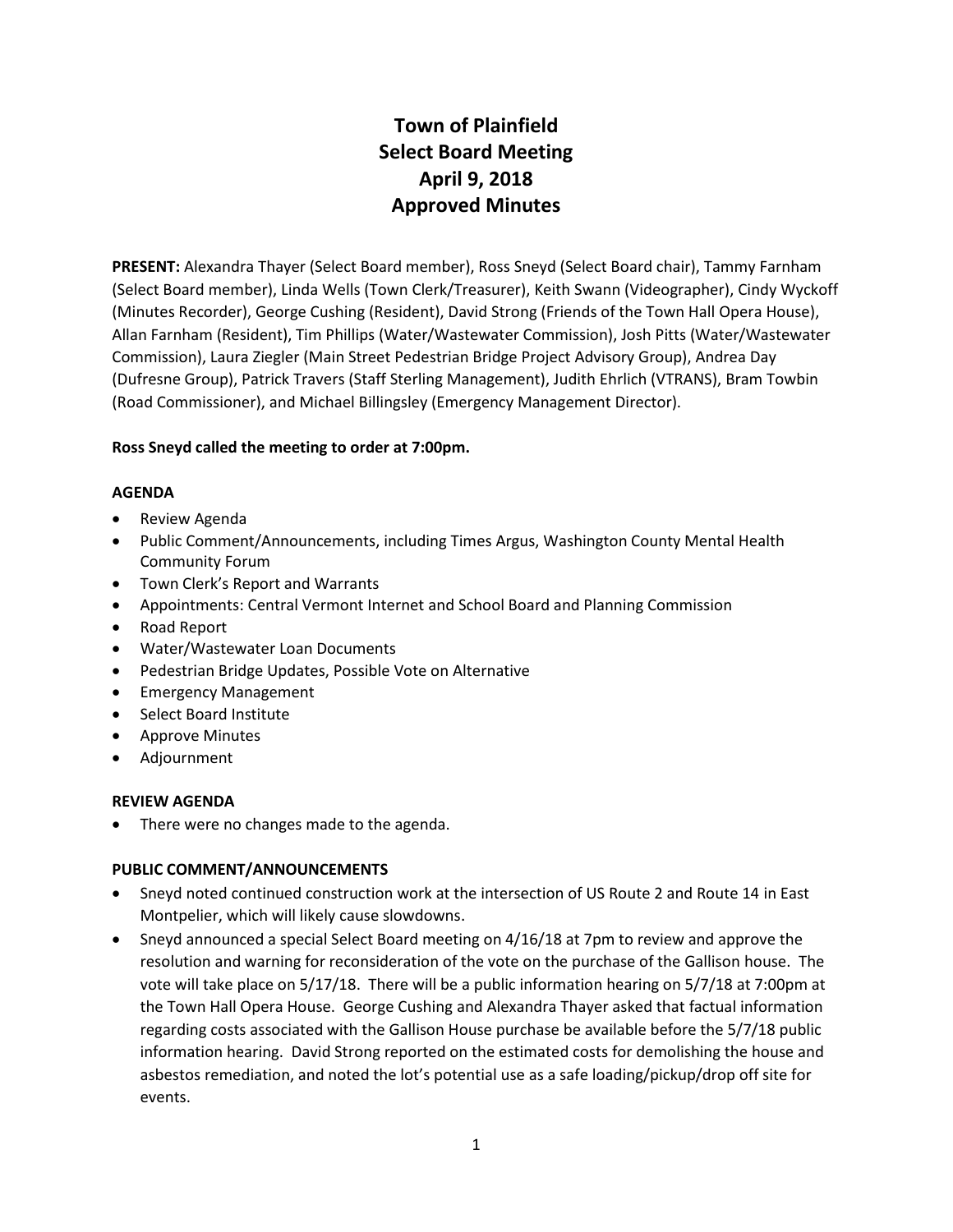- Sneyd reported that the *Times Argus* did print a correction of the article on Plainfield's Town Meeting in its 3/28/18 issue and thus did not draft the letter to the editor from the Select Board that he had planned to write. Thayer disagreed that the issue should be left at that, and offered to write a short letter to the editor for review by the Select Board.
- Cushing asked if it should be the Select Board that should be investigating the costs and actions needed on the Gallison house and not the individual who proposed the deal. Sneyd responded with his personal view that the voters should first have their say and then, depending on the outcome, a committee could be appointed to delve deeper into the options. Tammy Farnham disagreed with Sneyd, stating that the costs need to be identified prior to the vote. Thayer agreed with Farnham that additional costs should be investigated and that a Select Board member should be responsible for gathering that information. Strong noted that Thayer's position opposed to the purchase presents similar issues in terms of gathering trustworthy information and that the important thing is that verified information be out there in advance of the vote. Sneyd noted that discussion will continue at the 4/16/18 special meeting and the 5/7/18 public information meeting.
- Sneyd noted that in terms of the presentation that Washington County Mental Health (WCMH) would like to make in Plainfield, WCMH's schedule does not permit it to occur during a regularly scheduled Select Board meeting. Subsequently, WCMH has proposed that the forum be held at the Town Hall Opera House on 5/10/18. Washington County Youth Services would also like to make a presentation. It was decided that both entities should make their presentations on the same date, if possible, and that the rental fee for the Town Hall Opera House be waived.
- Thayer noted that there was a good turnout at the recent community supper and the next one will be held in May.

# **TOWN CLERK'S REPORT AND WARRANTS**

- Town Clerk/Treasurer Linda Wells presented the paperwork for the Water/Wastewater loan application, which will be discussed later in the meeting.
- **Sneyd made a motion to approve the warrant for 4/6/18. The motion was approved.**
- **Sneyd made a motion to approve the annual liquor license renewal for the Country Club of Barre. The motion was approved.**
- Wells presented the following Fleet Permit applications for approval:
	- o A. Withers Trucking
	- o Camp Pre-Cast Concrete
	- o GK Bisson Trucking
	- o GW Tatro Construction
	- o Harrison Redi-Mix
	- o Hutch Crane
	- o Kelley View Farm
	- o Walker Construction

**Sneyd made a motion to approve the above Fleet Permit applications with the inclusion of the restrictions regarding seasonal road travel and obeying speed limits. The motion was approved.**

# **ROAD REPORT**

- Road Commissioner Bram Towbin reported that he is working on obtaining funding for a couple of projects, one of which is a culvert on Brook Road that is severely eroding the bank.
- Towbin noted that the Road Crew is doing a good job on the roads despite the muddy conditions that exist.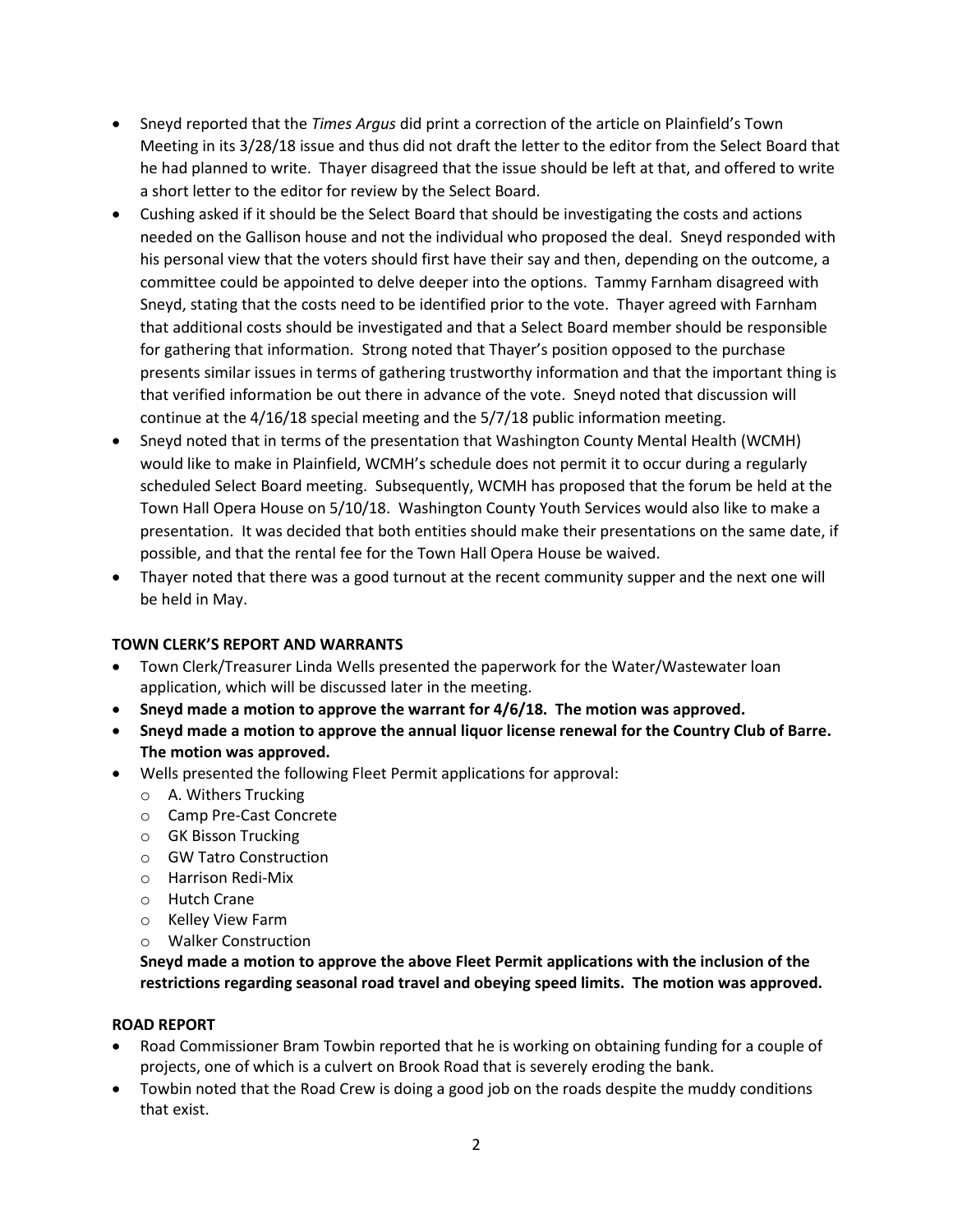#### **APPOINTMENTS: CENTRAL VERMONT INTERNET AND SCHOOL BOARD AND PLANNING COMMISSION**

- Sneyd noted that two individuals have expressed interest in the position of Plainfield representative to the Central Vermont Internet. The acting clerk of Central Vermont Internet has asked that Plainfield make its appointment by 4/30/18. It was decided that the Select Board would meet briefly with both applicants before the 4/23/18 Select Board meeting. Sneyd noted that the acting clerk had requested that an alternate also be appointed.
- Sneyd noted that two people have expressed interest in filling the vacancy on the School Board, one of whom may not be eligible to serve. Thayer will draft and post a notice requesting applicants for the position and ask them to come before the Select Board at the 4/23/18 meeting and that applications should be submitted by 4/16/18.
- Thayer reported that Karen Storey is a member of the Planning Commission as well as being the Zoning Administrator and can serve one more year on the Planning Commission. **Thayer made a motion to reappoint Karen Storey to the Planning Commission. The motion was approved.**
- Thayer noted that there are still open positions on the Recreation Committee, the Planning Commission, the Development Review Board, and the Cemetery Commission. The position of Health Officer also needs to be filled. Towbin reported that Paula Emery is interested in serving as an alternate to the Central Vermont Regional Planning Commission. Towbin agreed to ask Emery to send a letter of interest to the Select Board.

### **WATER/WASTEWATER LOAN DOCUMENTS**

 Tim Phillips and Josh Pitts were present from the Water/Wastewater Commission. Phillips noted that an assets management plan needs to be conducted to identify the system components that are in use, how much longer each component is expected to be operational, and what it will cost when the equipment needs to be replaced. He stated that funding for this work begins with a loan from the State and if the Town completes all the required steps toward getting the assets management done, the State will zero out the loan and turn it into a grant. Discussion followed on the details of the assets management plan and the associated benefits to the Town. The application has already been approved by the State and the Select Boards needs only to accept it by signing the loan documents. **Sneyd made a motion to authorize signing the Vermont Revolving Fund Customer Distribution Authorization and the accompanying loan documents. The motion was approved.**

#### **PEDESTRIAN BRIDGE UPDATES, POSSIBLE VOTE ON ALTERNATIVE**

 Andrea Day from the Dufresne Group and Patrick Travers from Staff Sterling Management were present to provide an update on the Main Street Pedestrian Bridge project. Project Advisory Committee members Tim Phillips and Laura Ziegler were also present. Day distributed printouts of the presentation to the Select Board. Travers stated that there have been some design changes that will have the impact of lowering the cost of the project. Day provided a summary of the history of the project. She noted recent discussions with VTRANS and structural engineers regarding changing the project design from the pedestrian bridge being separate from the existing bridge to modifying the existing bridge with the pedestrian bridge attached, which would result in cost savings and lessening the impact on the surrounding neighborhood. The age and condition of the existing vehicle bridge was discussed, and if adding the pedestrian bridge onto it at this point would be wasted money if the vehicle bridge needs to be replaced in the foreseeable future. Day and Travers responded that VTRANS considers the bridge to be in fair-to-good condition and that the bridge is not on VTRANS list of bridges that will be in need of replacement. Day noted that the change would delay the project and require additional design work; however, the overall cost of the project would go down. When Sneyd asked what the Advisory Committee's thoughts were on the change in the